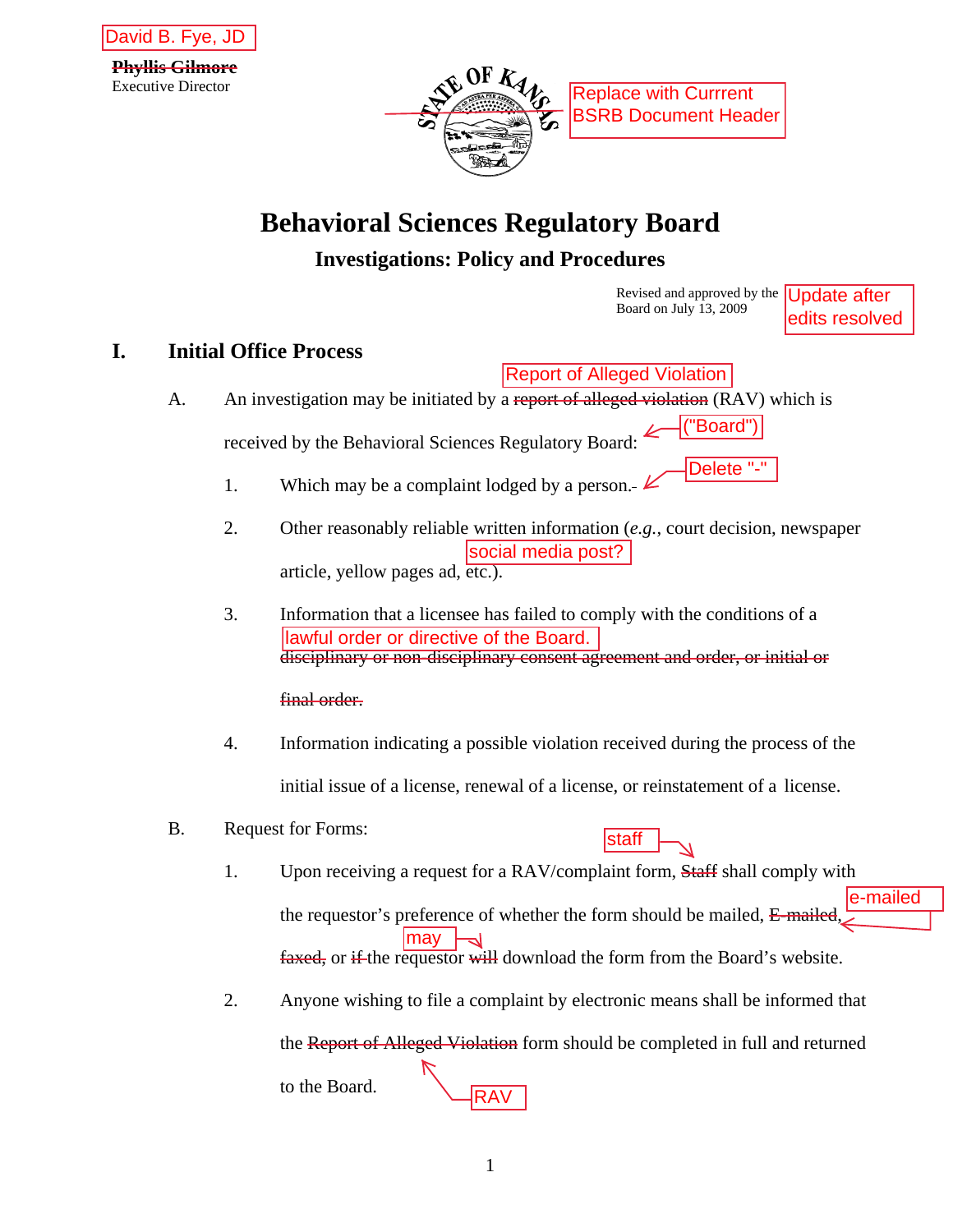|                                                  | <b>Phyllis Gilmore</b><br><b>Executive Director</b>                                  |                                                                                                                                  | OFK                              | <b>BSRB Document Header</b><br><b>Only On Front Page</b>                          |                          |  |  |  |
|--------------------------------------------------|--------------------------------------------------------------------------------------|----------------------------------------------------------------------------------------------------------------------------------|----------------------------------|-----------------------------------------------------------------------------------|--------------------------|--|--|--|
| Insert new title<br>"Receipt of<br>Information:" | Add "When in"                                                                        |                                                                                                                                  | <b>S7</b><br><b>Sachard</b>      |                                                                                   |                          |  |  |  |
| $\overline{C}$ .                                 |                                                                                      | Receipt of report of alleged violation, other reasonably reliable written information,<br>lawful order or directive of the Board |                                  |                                                                                   |                          |  |  |  |
|                                                  | information regarding non-compliance with a disciplinary or non-disciplinary consent |                                                                                                                                  |                                  |                                                                                   |                          |  |  |  |
|                                                  |                                                                                      | agreement and order, or initial or final order, or information indicating a possible violation                                   |                                  |                                                                                   |                          |  |  |  |
|                                                  |                                                                                      | received during the process of the initial issue of a license, renewal of a license, or                                          |                                  |                                                                                   |                          |  |  |  |
|                                                  | reinstatement of a license:                                                          |                                                                                                                                  |                                  |                                                                                   | Rationale:<br>Info could |  |  |  |
|                                                  |                                                                                      | <b>Staff will date</b>                                                                                                           |                                  | verify date of receipt of                                                         | be audio/                |  |  |  |
|                                                  | 1.                                                                                   | <b>Staff will place</b>                                                                                                          |                                  | Date stamp the first page of the RAV or of the other information received.        | video, etc.              |  |  |  |
|                                                  | 2.                                                                                   |                                                                                                                                  |                                  | Place the RAV or other information in the Special Investigator's IN box.          |                          |  |  |  |
|                                                  | 3.                                                                                   | The Special Investigator will:                                                                                                   |                                  | (delete space)                                                                    | inbox                    |  |  |  |
|                                                  |                                                                                      | a.                                                                                                                               | Assign a Case Number in sequence | <b>Database</b>                                                                   |                          |  |  |  |
|                                                  |                                                                                      | b.                                                                                                                               |                                  | Add the information to the Investigations Data Base.                              |                          |  |  |  |
|                                                  |                                                                                      | c.                                                                                                                               | Prepare a case file folder.      |                                                                                   |                          |  |  |  |
|                                                  |                                                                                      | d.                                                                                                                               |                                  | Notify the licensee in a timely manner of the receipt of the complaint,           |                          |  |  |  |
|                                                  |                                                                                      |                                                                                                                                  |                                  | a brief description of the information contained therein, and the                 |                          |  |  |  |
|                                                  |                                                                                      |                                                                                                                                  | identity of the complainant.     |                                                                                   |                          |  |  |  |
|                                                  |                                                                                      | e.                                                                                                                               |                                  | Notify the complainant or other reporter of the receipt of the                    |                          |  |  |  |
|                                                  |                                                                                      | information.                                                                                                                     |                                  |                                                                                   |                          |  |  |  |
|                                                  |                                                                                      |                                                                                                                                  |                                  |                                                                                   |                          |  |  |  |
| II.                                              |                                                                                      | <b>COMPLAINT REVIEW COMMITTEE</b>                                                                                                |                                  | <b>RAVs</b>                                                                       |                          |  |  |  |
|                                                  | A.                                                                                   |                                                                                                                                  |                                  | The review and evaluation of the investigated reports of alleged violations (RAV) |                          |  |  |  |
|                                                  |                                                                                      |                                                                                                                                  |                                  | will be performed by a standing Complaint Review Committee comprised of the       |                          |  |  |  |
|                                                  | following persons who will serve in a decision making capacity:                      |                                                                                                                                  |                                  |                                                                                   |                          |  |  |  |
|                                                  | 1.                                                                                   | a psychologist Board member,                                                                                                     |                                  |                                                                                   |                          |  |  |  |
|                                                  | licensed                                                                             |                                                                                                                                  | 2                                |                                                                                   |                          |  |  |  |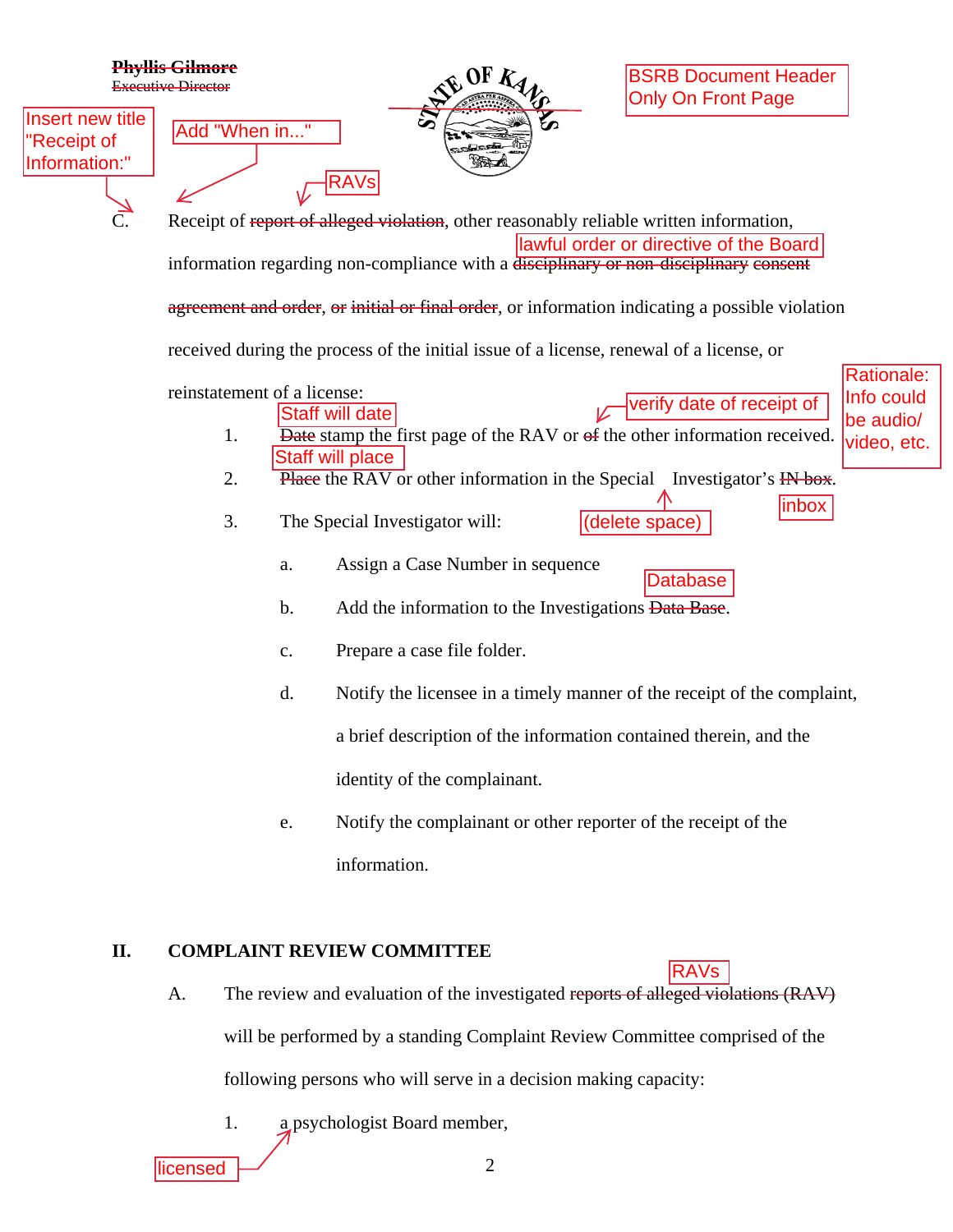

- 1. the Board's Special Investigators
- 2. the Board's Executive Director, as needed.
- C. Additionally, the Board's Disciplinary Counsel will be requested to serve as a member of the Complaint Review Committee in an advisory capacity.
- D. The terms of the Complaint Review Committee for Board members shall be two years on a staggered basis. Terms are from July 1st to June 30th. Discussion Item
	- E. The remaining  $s$ ix Board members will be available to serve on hearing panels (preferably 3-person hearing panels) for any case that proceeds to an administrative disciplinary hearing. The Executive Director is authorized to appoint hearing panel members who will be Board members not associated with the investigative phase and who do not have any conflict of interest.
	- F. The Board delegates the authority to take the following actions to the Complaint Review Committee:

3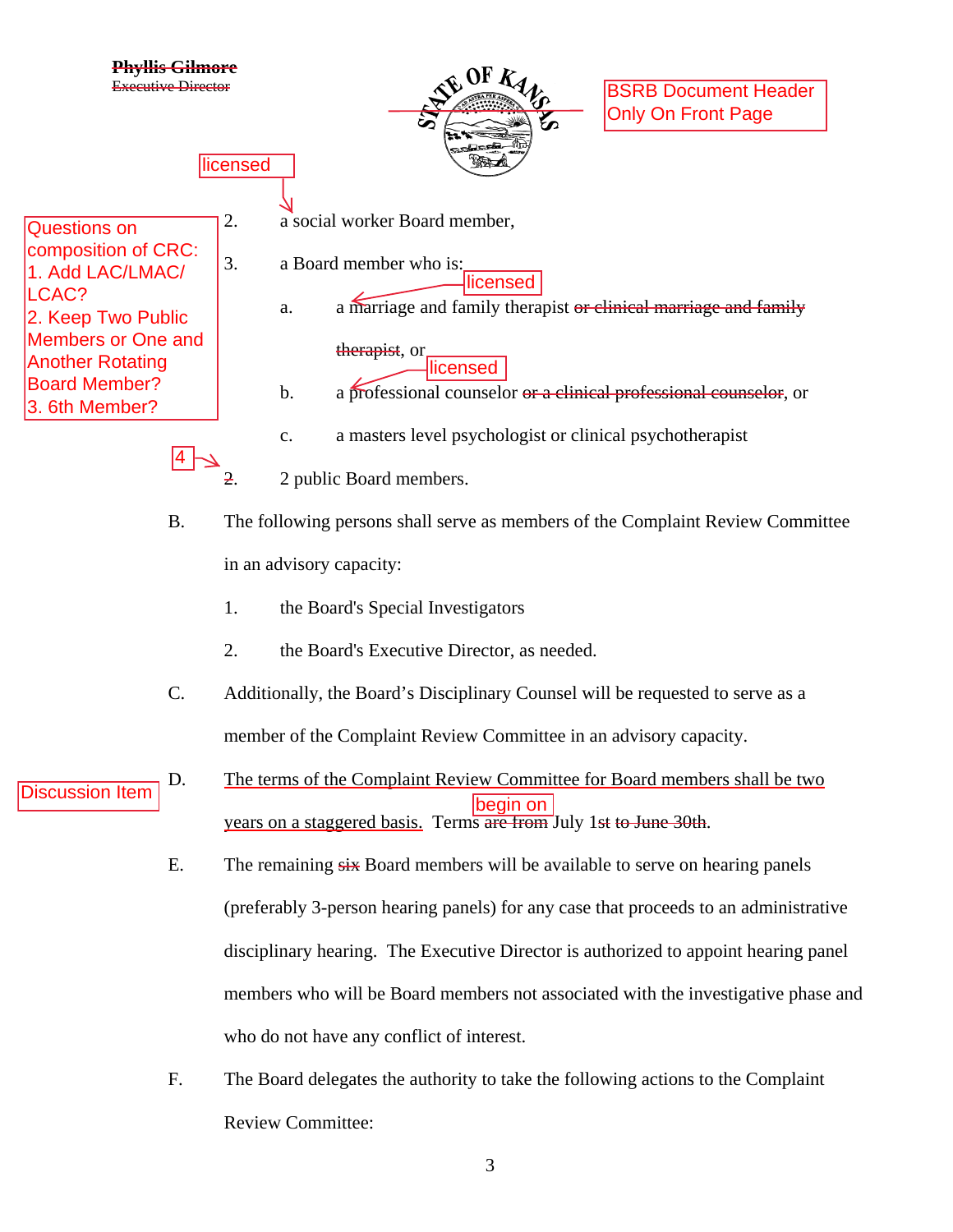Discussion Item



BSRB Document Header Only On Front Page

- 1. To issue summary proceeding orders:
	- (a) to revoke, suspend, condition, or limit a license, delete period
- (b) to assess fines in the amount of the maximum of  $$1,000$ . per violation, Discussion Item
	- (c) to assess costs in the amount of \$ 200. maximum, Board may only assess costs related
	- $\overline{(c)}$  (d) to censure a licensee, and/or  $\overline{(c)}$  to cases before OAH
	- (e) to revoke the license or registration of any licensee or registrant who voluntarily surrender such person's license or registration pending investigation of misconduct or while charges of misconduct against the licensee or registrant are pending; (d)
	- 2. To issue cease and desist orders to any person who has practiced without a valid license in a profession for which practitioners are required by law to be licensed; and
- 3. To apply to any court of competent jurisdiction for an order enjoining any licensed or unlicensed person who has engaged, or is about to engage, in any acts or practices that will constitute a violation of any practice act under the Board's jurisdiction. 4. To approve any consent agreement and order over the signature of the chair of **Summary Proceeding Orders**<br>
Transvery proceeding orders:<br>
Transverse in the statutory maximum<br>
sasess fines in the amount of the statutory maximum<br>
sases eosts in the amount of the maximum of  $\frac{S1,000}{S}$  per viol<br>
ass settlement agreements (including Consent Agreements, Final Orders, and Diversion Agreements)

the Complaint Review Committee.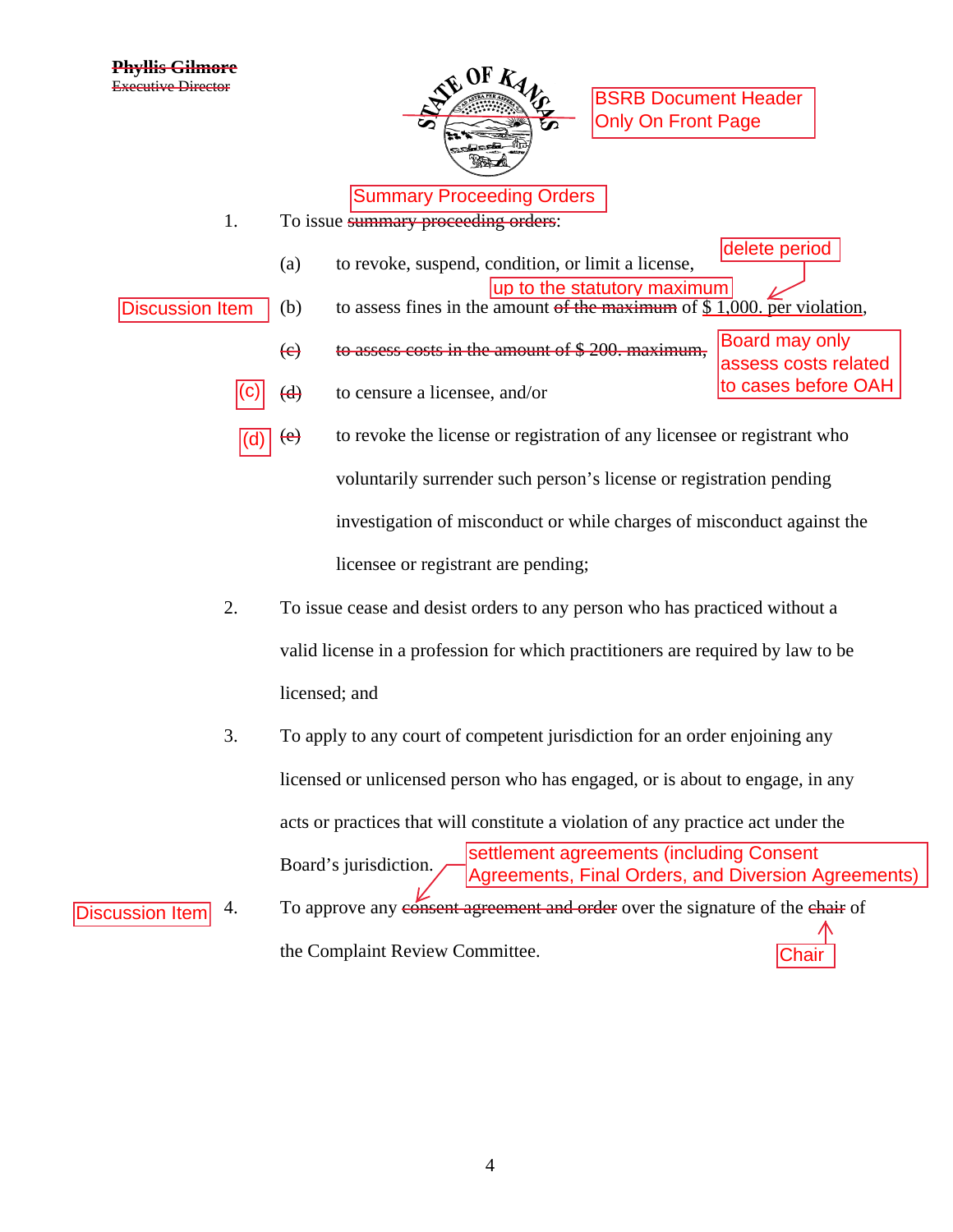

RAV

#### **III. Initial Review and Determination**

- A. When the Behavioral Sciences Regulatory Board receives a completed Report of Alleged Violation, the Special Investigator and/or the Executive Director reviews the complaint and an initial determination is made as to whether to proceed with opening the case for investigation.
- B. Making the initial jurisdictional determination:

a

- 1. For  $\frac{1}{2}$  For  $\frac{1}{2}$  RAV against a person licensed by BSRB, two criteria are used to determine whether the BSRB has jurisdiction:
	- a. The complaint pertains to a profession or scope of practice regulated by the Board.
	- b. The complaint alleges facts constituting non-compliance with, or violations of the rules, regulations, and/or Statutes, and/or Board ordered conditions governing the practice or conduct of the professional on whom the report is being filed.
- 2. If the Special Investigator and/or Executive Director find that jurisdictional criteria are met, the case shall be docketed and an investigation shall be initiated.
- 3. When the Special Investigator and/or the Executive Director need consultation to determine jurisdiction, the following procedure shall apply:
	- a. If during the initial jurisdictional determination process the Special Investigator and/or the Executive Director find that one or both of the two criteria are not met, the Special Investigator shall consult with a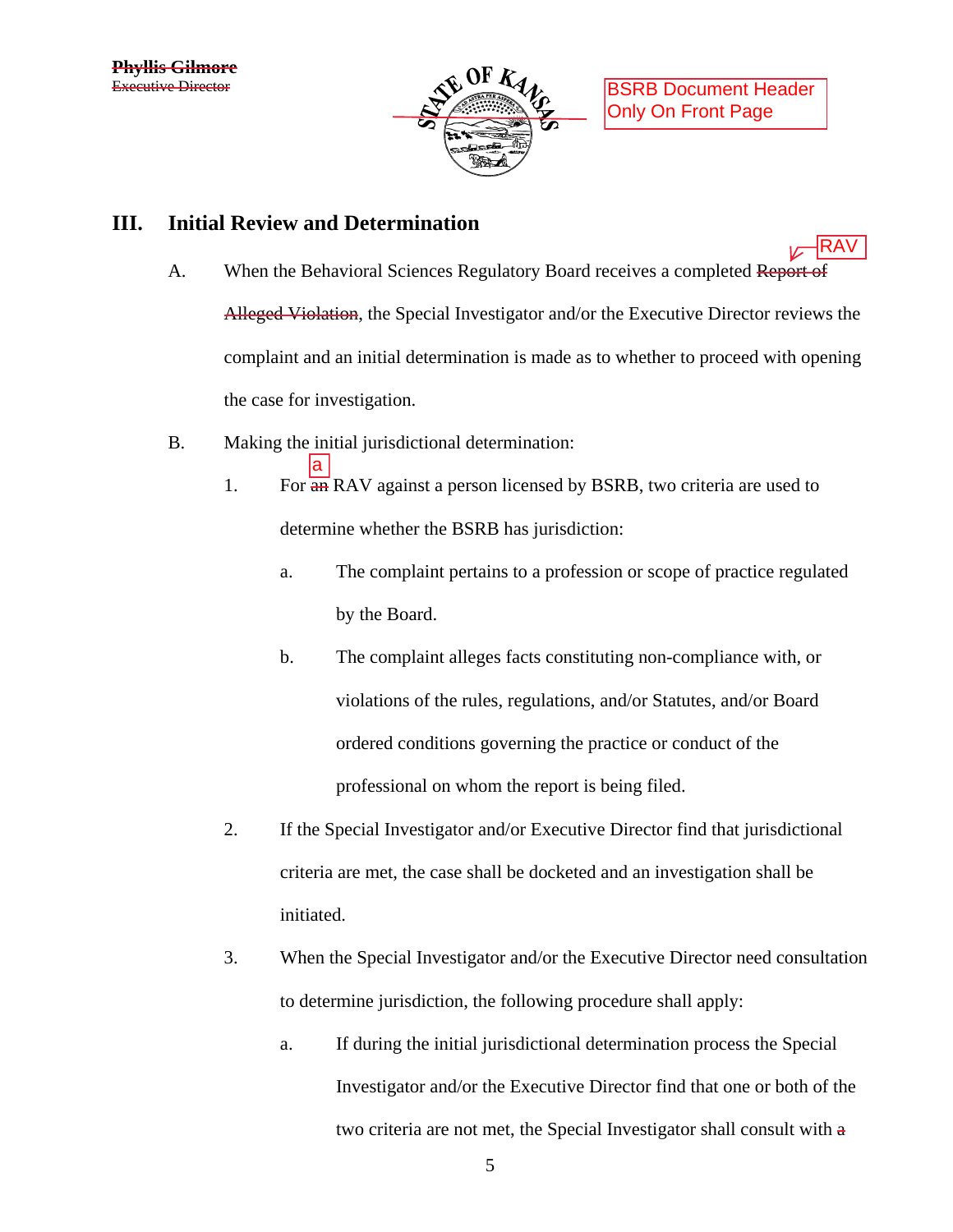

BSRB Document Header Only On Front Page

the RAV was filed against

legal counsel for the Board will be consulted and the matter will be discussed at a Complaint Review **Committee** meeting.

member of the Complaint Review Committee. When possible the Committee member shall be of the same profession as the person complained against. The  $\overline{\mathsf{C}}$  onsultation may be in person, by telephone, fax or by E-mail. The Special Investigator shall document the decision made in consultation. c

b. If the Committee member determines that the Board has jurisdiction, the case shall be docketed and an investigation shall be initiated.

c. If the Committee member concurs with an assessment made by the Special Investigator and/or Executive Director that the Board does not have jurisdiction, or if the Committee member is uncertain of jurisdiction, the Special Investigation will forward a copy of all relevant documents to the Complaint Review Committee for review and determination as to whether the Board has jurisdiction. If the Committee determines that the Board does not have jurisdiction, the case shall not be docketed. If the Committee determines that the Board has jurisdiction, the case shall be docketed and an investigation shall be initiated. the Chair<br>
member of the Complaint Review Committee. When possible<br>
Committee member shall be of the same profession as the per<br>
emphained against. The Special Investigator shall document the<br>
match in the Sonsultation ma

4. If a determination that the Board does not have jurisdiction is made, the Special Investigator shall notify the complainant and licensee of the

jurisdictional determination and the disposition of the complaint. If another Board or Agency has jurisdiction in the matter, the complainant will be notified which Board or Agency has jurisdiction. If the complaint is of may have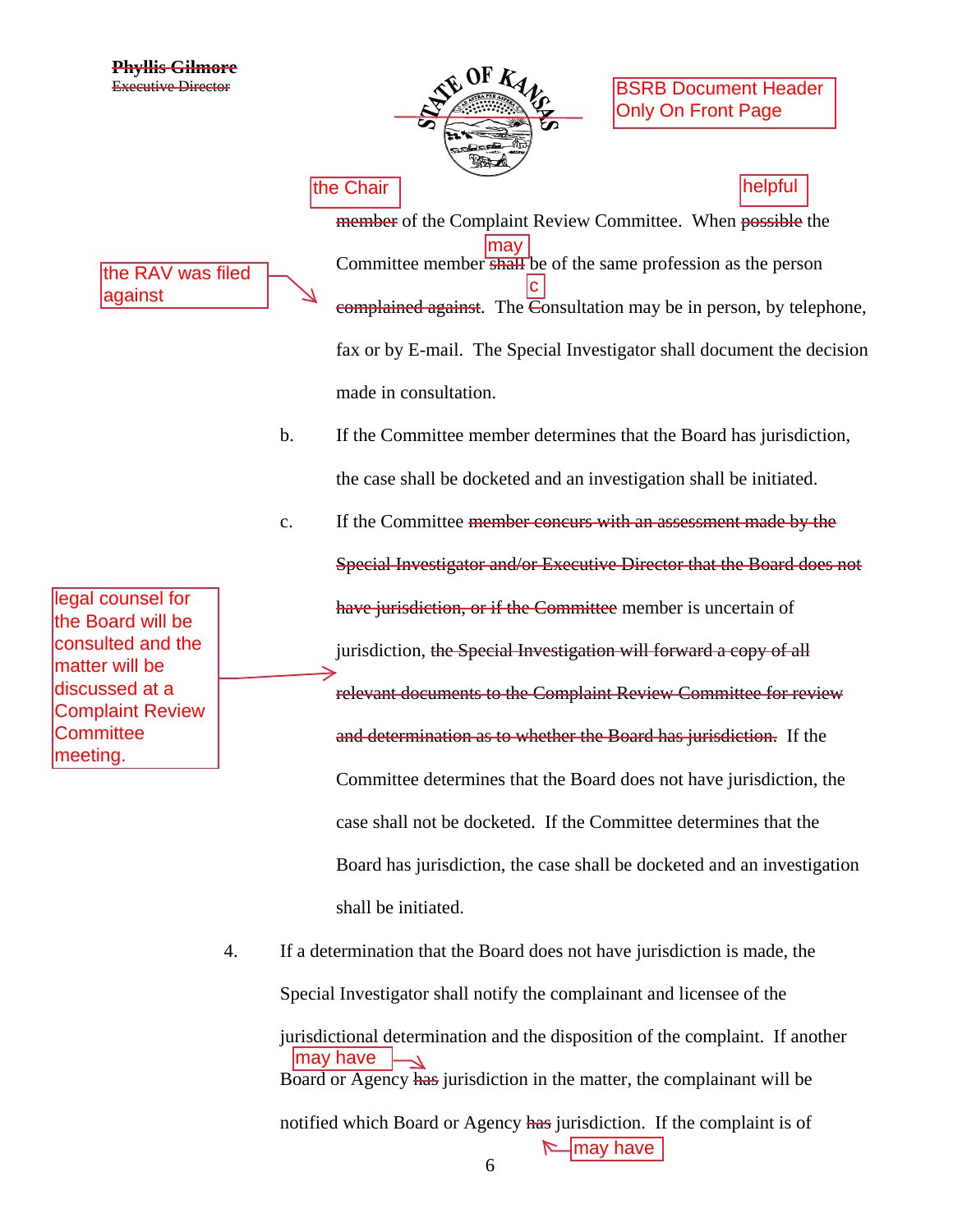

BSRB Document Header Only On Front Page

Special Investigator

sufficient concern, the special investigator can forward the information available directly to the Board or Agency which has jurisdiction.  $\mathbb{Z}$  may have

- 5. The Special Investigator shall update all information charts and logs. **Violations:**
- D. Review and Determination: Possible Violation
	- 1. Docket case.



3. Add relevant case information to Investigative Data Base. Update Disciplinary Information in Licensure Data Base. Database  $\begin{array}{c|c|c} \text{2} & \text{Database} \ \hline \text{3} & \text{Add relevant case information to Investigative Data Base.} \ \hline \end{array}$ disciplinary information

#### **IV. Investigation Process**

- A. Licensee Notification
	- 1. The purpose of an administrative investigation is to uncover facts and to facilitate the Board's regulatory goals and compliance with the law. In consideration of that goal and the nature of the investigative function, the Special Investigator is hereby given discretionary procedural authority in determining which manner a licensee under investigation is be notified of the allegations charged against them.
	- 2. Licensee Notification can include but is not limited to:
		- a. An initial notification of complaint, if there will be a delay between the receipt of the complaint and the request for a written response.
		- b. Notification in writing with a request for a written response due in the Board office on or before a date indicated by the Special Investigator, usually a period of 30 days from the date of notification.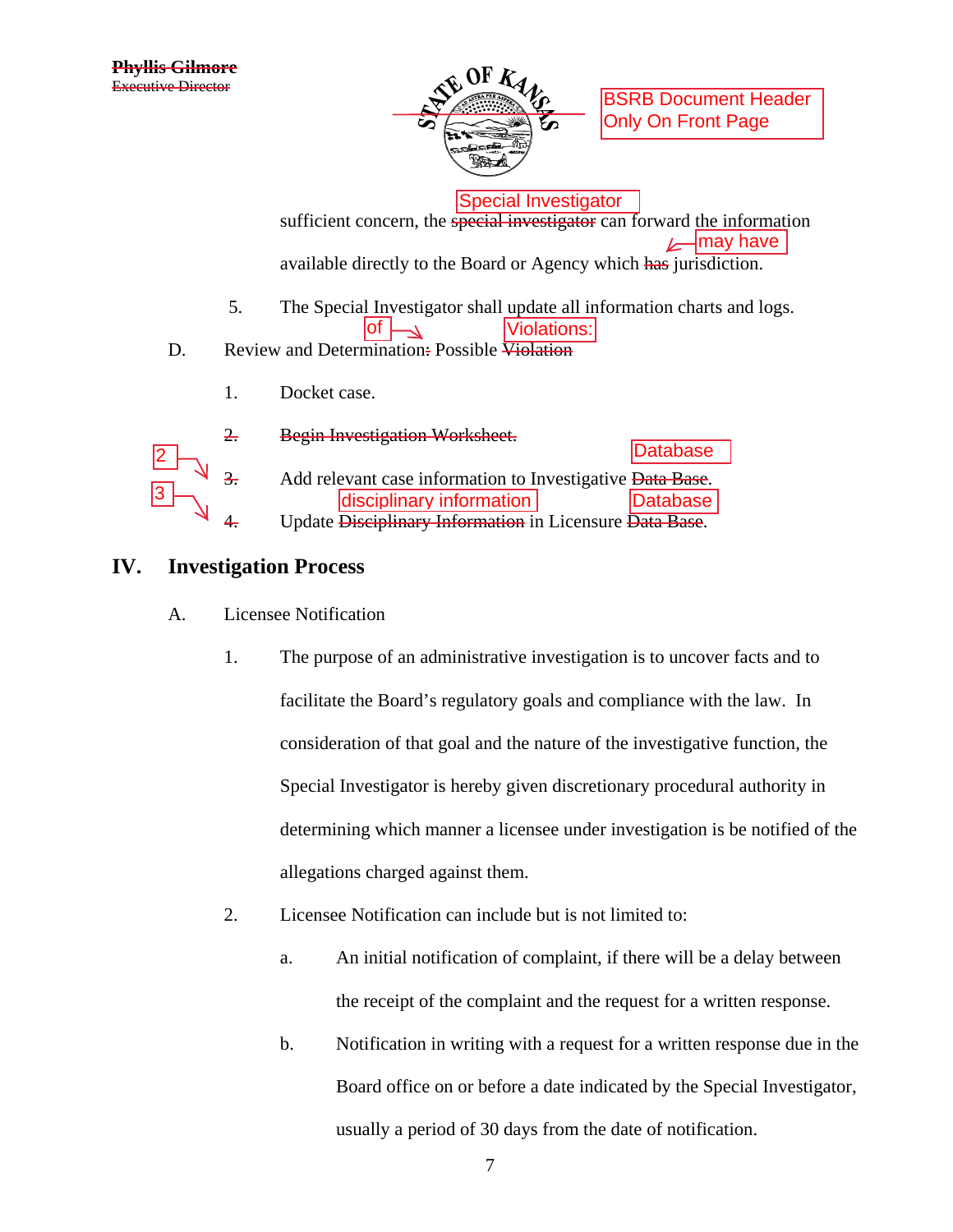

c. At the conclusion of a personal interview with the licensee at which

time the licensee is presented with written notification of the

allegations.

d. A combination of (b) and (c). The

Discussion Item - should language be added to allow for a stay on BSRB review if there is a pending criminal/civil case or investigation?

- 3. In any case, the respondent/licensee shall be notified of the allegations in writing and asked to provide a written response to the Board.
- 4. At the discretion of the Executive Director and/or Special Investigator, the

respondent may receive one 15-day extension to prepare the response. At the discretion of the Executive Director, the respondent may receive a second 15 day extension on a showing of good cause.

- B. During the investigation process, the Special Investigator should explore the strengths of the case, along with the weaknesses.
- C. The Special Investigator should interview witnesses, collect documents and other including
- evidence relevant to the allegation, and explore all avenues for the basis or motive of the complaint.
	- D. If warranted, during the course of the investigation the Special Investigator may provide copies of documents obtained in the investigation and consult with:
		- 1. a Complaint Review Committee member,
		- 2. a member of the Board who is not on the Complaint Review Committee,
		- 3. a former Board member of the profession involved, and/or
- 4. another professional who has specialized expertise. Discussion Item  $|$  | 3
	- 8

Discussion Item

## Discussion Item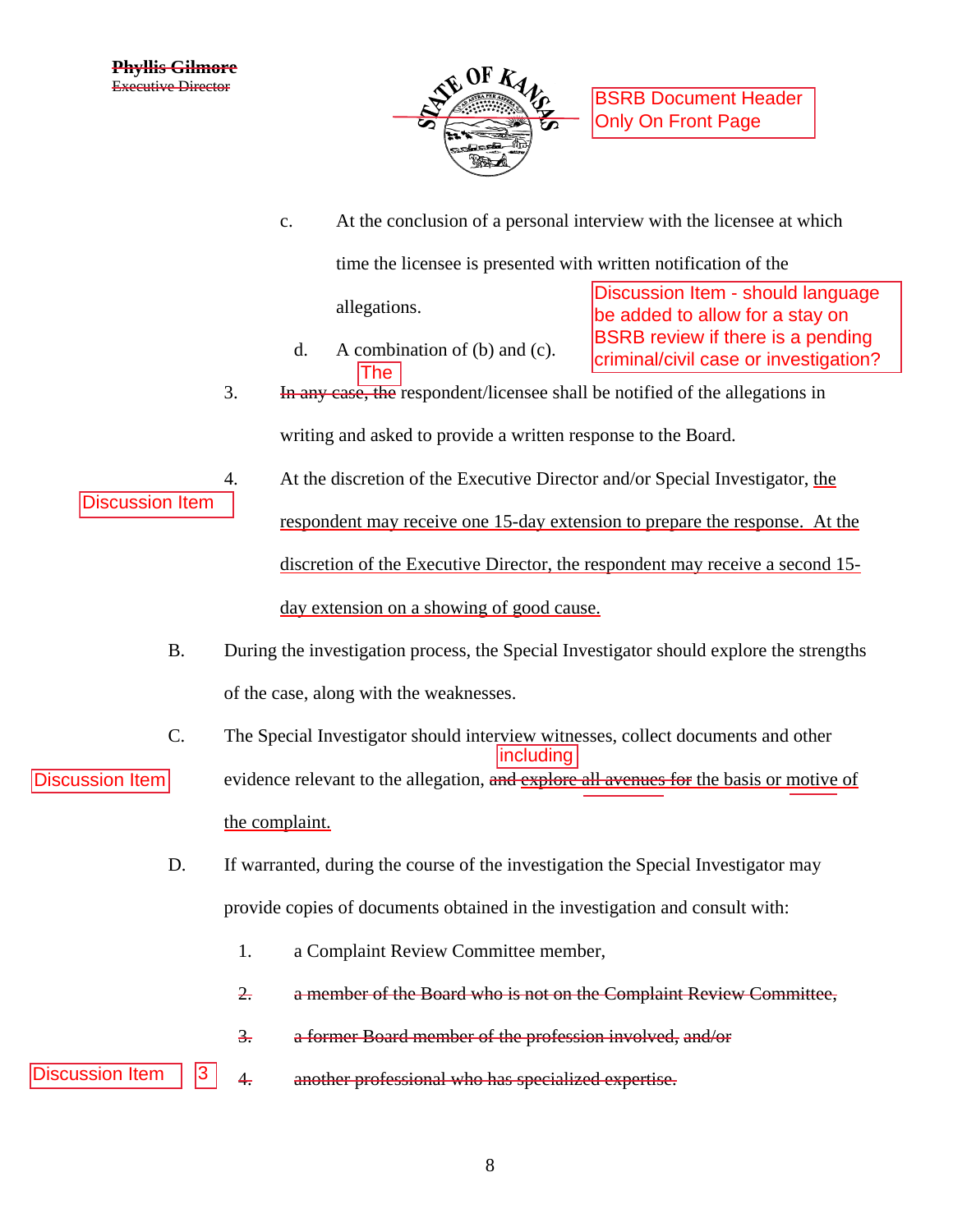

E. The Special Investigator should possess a working knowledge of the rules,

statutes

regulations, and State Statures governing the professions licensed by the Board.

- F. Written Reports:
	- 1. The Special Investigator shall generate a written narrative report outlining the facts of the case as found in the investigation in relation to applicable statutes and/or regulations.
	- 2. Supplemental reports can be generated when necessary.
- G. The Special Investigator will notify the complainant and licensee by letter when the RAV enters each next stage in the process. is scheduled to be heard by the Complaint Review Committee
- H. Investigative subpoenas will be signed by the Executive Director or by the Board Chairperson if the Executive Director is unavailable. Chair of the Complaint Review Committee

I. Pursuant to K.S.A. 74-7508(c)(3), the Special Investigator may advise proper authorities or state agencies of information gathered during the investigation. **Discussion** item

## **V. Complaint Review Committee Procedure**

- A. Upon completion of the investigation, the Special Investigator shall:
	- 1. Prior to the Complaint Review Committee's meeting, provide a copy of the completed Narrative Report to each member of the Committee.
	- 2. Have the complete investigation file available at Complaint Review Committee meetings.
	- 3. Have Consent Agreement and Order Referral forms available at Complaint Review Committee meetings, for completion at the Committee's direction if warranted.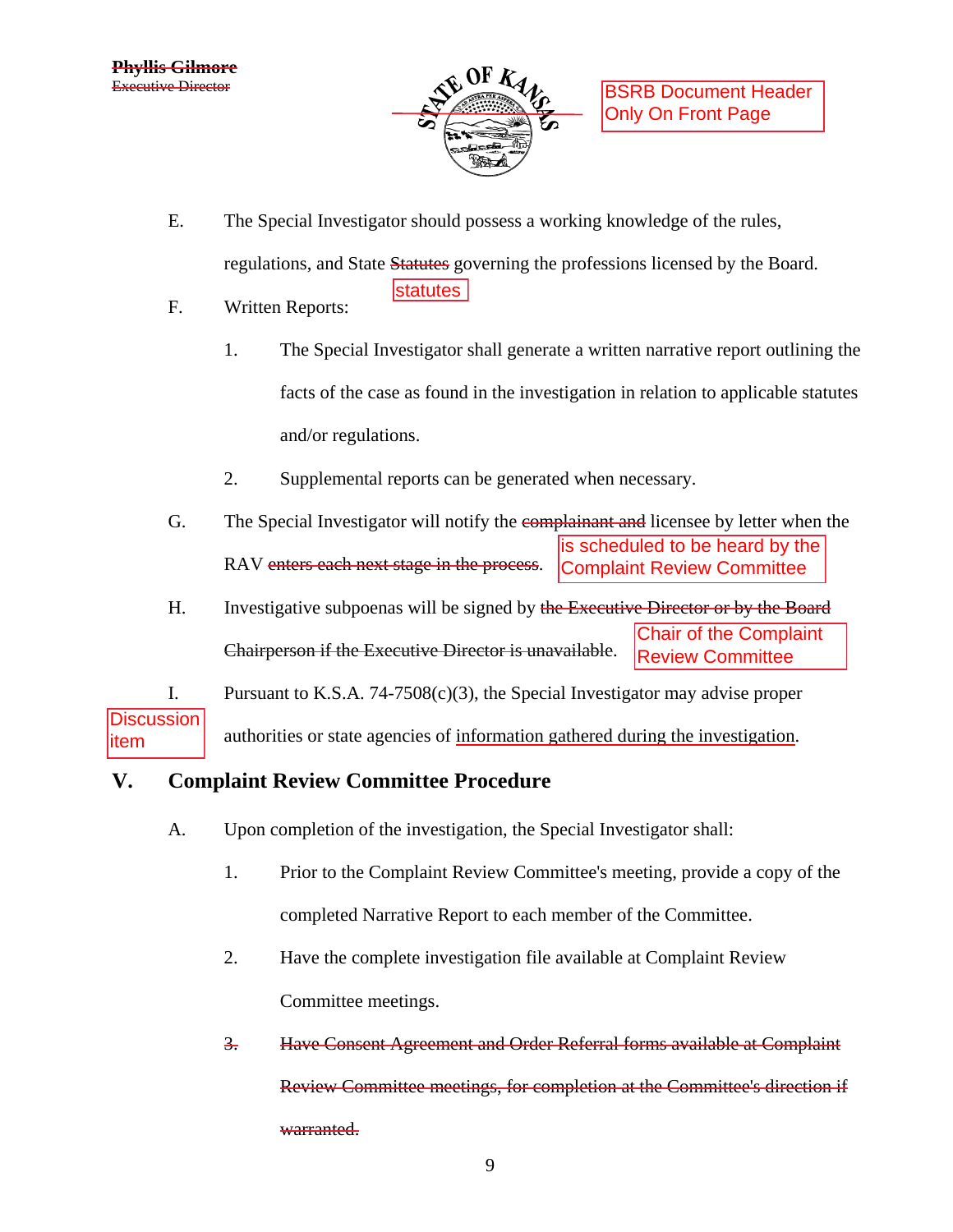

- B. Complaint Review Committee Evidentiary Determinations**:**
	- 1. Prior to the Complaint Review Committee's meeting, each member of the Committee should read and preliminarily evaluate whether the narrative summary indicates that non-compliance or violation(s) of statute(s), regulation(s), or Board ordered conditions have occurred.
	- 2. At its meetings the Complaint Review Committee will discuss, evaluate, and determine whether sufficient evidence exists to support a determination of non-compliance or a violation of statute(s) and/or regulation(s), and/or Board ordered conditions. (In making this determination, Committee members should bear in mind that a preponderance of the evidence, which is easily understood and conclusive in nature, is needed establish violation(s) of law at any subsequent disciplinary hearing).
	- 3. The Committee may direct the Special Investigator to conduct further interviews and/or to obtain additional documents.
	- 4. At its discretion, the Committee may invite the licensee to a Committee meeting to discuss the report of alleged violation and/or terms of any proposed Consent Agreement and Order. Settlement offer RAV mary hearing).<br>
	litect the Special Investigator to conduct further<br>
	btain additional documents.<br>
	Committee may invite the licensee to a Committee<br>
	<del>RAV</del><br>
	report of alleged violation and/or terms of any proposed<br>
	nd Order.
	- 5. For a disciplinary case, if the Committee determines sufficient evidence exists

to support a determination of a violation of statute(s) and/or regulation(s), Committee members will complete the Aggravating/Mitigating Factors form to assess the seriousness of the violation(s). The purpose of this assessment is when determining the proposed disposition of a case

to guide the Committee in forming a basis for terms and conditions of any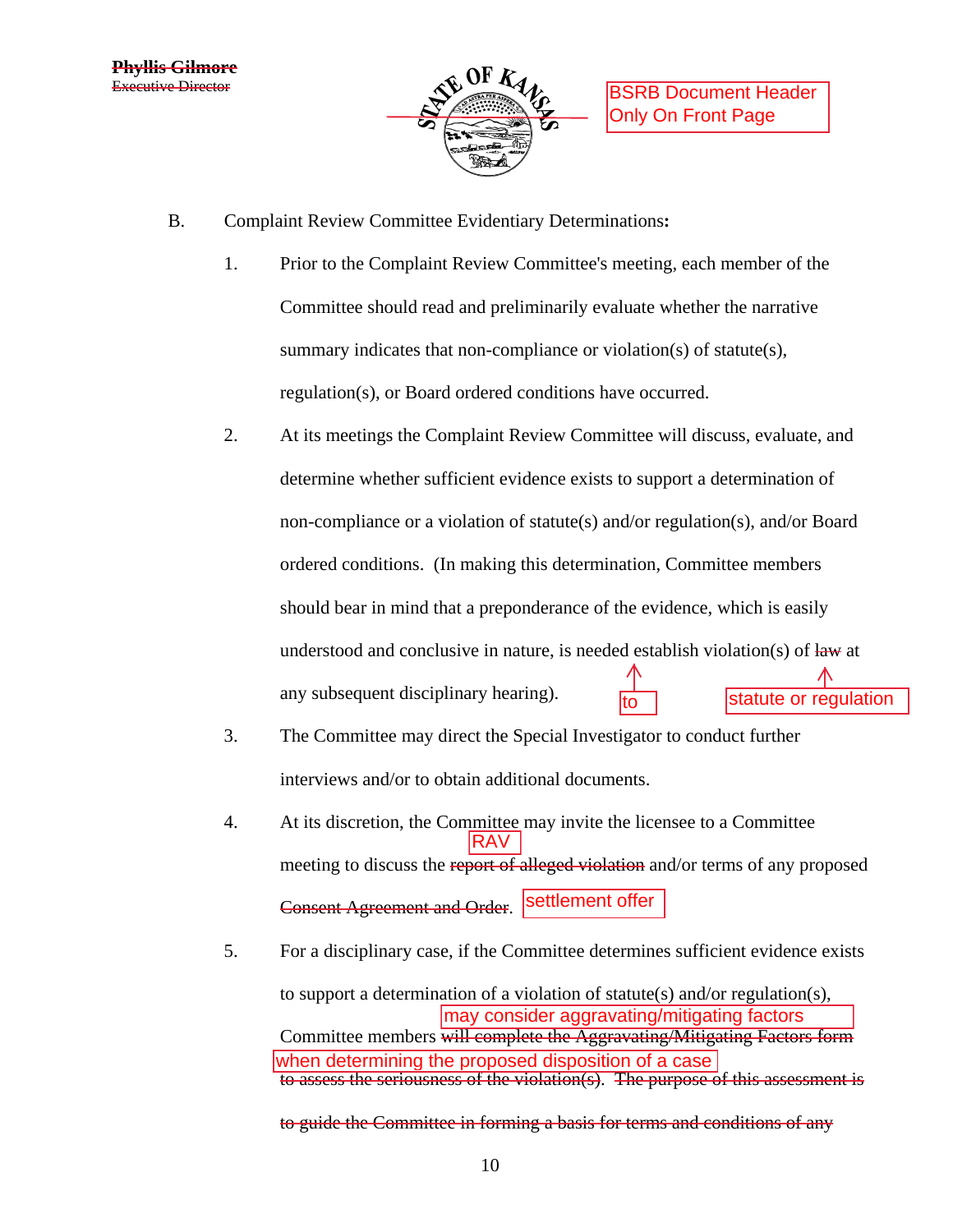

proposed Consent Agreement and Order that may be offered to the licensee and/or to serve as recommendations to Disciplinary Counsel for appropriate discipline should the case proceed to hearing.

- 6. The Committee may direct the Special Investigator to obtain a Victim Impact Statement prior to finalizing the Aggravating/Mitigating Factors form.
- 7. For a case involving asserted non-compliance or violation of a Board ordered condition, Committee members will assess the seriousness of the noncompliance or violation(s). The purpose of this assessment is to guide the Committee in forming a basis for terms and conditions of any proposed or extended Consent Agreement and Order that may be offered to the licensee and/or to serve as recommendations to Disciplinary Counsel for appropriate discipline should the case proceed to hearing. For a case involving asserted non-compliance or violation of a Board ordered<br>condition, Committee members will assess the seriousness of the non-<br>compliance or violation(s). The purpose of this assessment is to guide the<br>
- C. Complaint Review Committee action determinations:
	- 1. If at least 3 members of the Complaint Review Committee determine that there is insufficient evidence to proceed: the does not show that a violation of the
		- a. The Special Investigator will close the case.
		- b. The Complaint Review Committee may authorize sending an educational letter or non-disciplinary letter of caution in order to alert the licensee that he/she may want to modify his/her conduct to avoid further complaints.
		- c. The Special Investigator will notify complainant and respondent of the determination.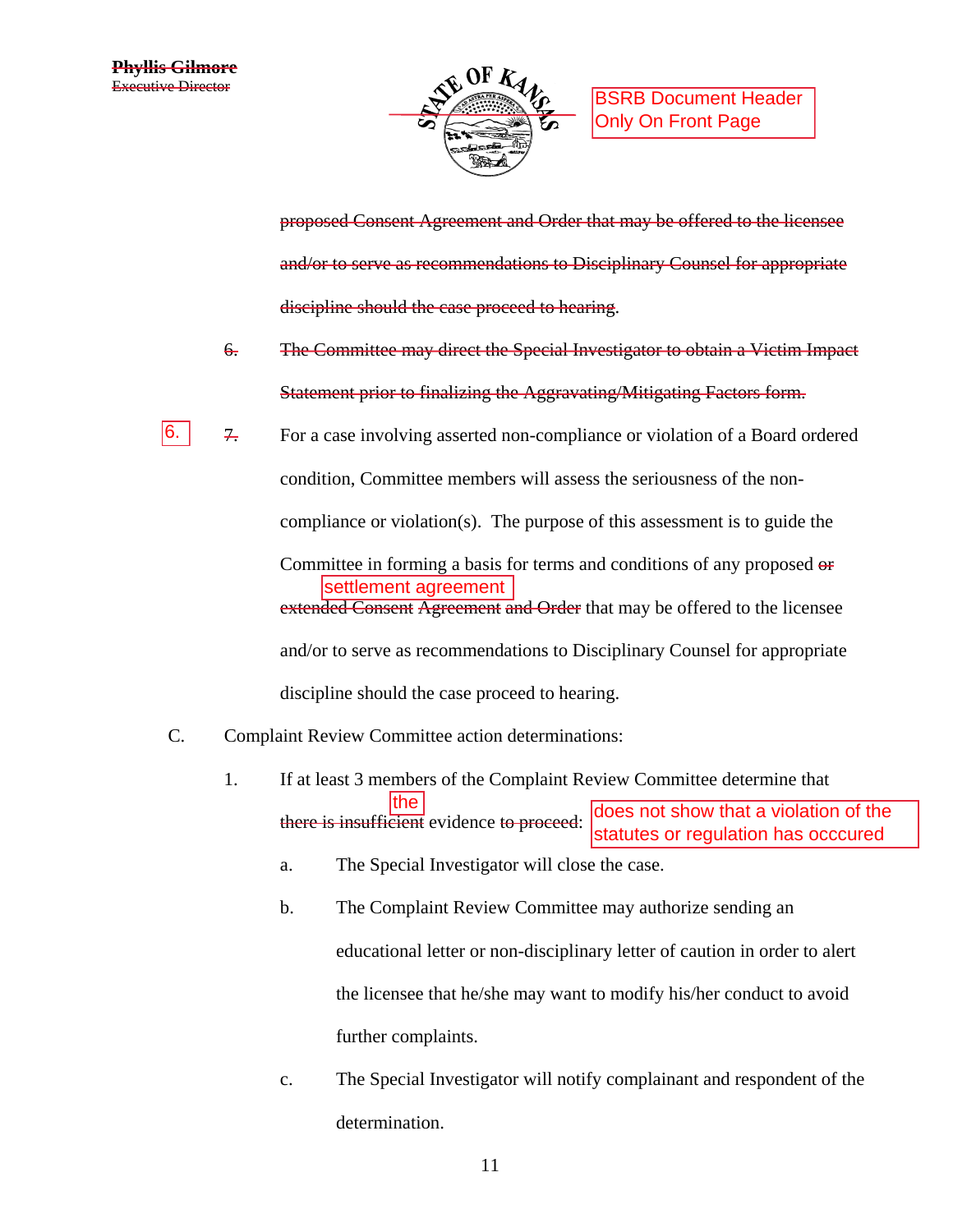

**BSRB Document Header** Only On Front Page

2. If at least 3 members of the Complaint Review Committee determine that

|                    |               | that a violation of statute(s) or<br>there is sufficient evidence to proceed:                            |  |  |  |  |
|--------------------|---------------|----------------------------------------------------------------------------------------------------------|--|--|--|--|
|                    |               | regulation(s) has occured:<br><b>Disciplinary Counsel may be directed</b>                                |  |  |  |  |
|                    | ${\bf a}.$    | Direct disciplinary counsel to initiate an administrative hearing by                                     |  |  |  |  |
| <b>Petition in</b> |               | disciplinary action by either a Summary Proceeding Order or                                              |  |  |  |  |
| <b>Discipline</b>  |               | filing a disciplinary petition or show cause petition, as applicable.                                    |  |  |  |  |
|                    |               | <b>Disciplinary Counsel may be directed</b>                                                              |  |  |  |  |
|                    | $\mathbf b$ . | Direct disciplinary counsel to propose resolution of the case by a                                       |  |  |  |  |
|                    |               | either a public or non-public settlement agreement                                                       |  |  |  |  |
|                    |               | Consent Agreement and Order (CAO) upon such terms and conditions                                         |  |  |  |  |
|                    |               |                                                                                                          |  |  |  |  |
|                    |               | as determined by the Committee.<br>the Committee may                                                     |  |  |  |  |
|                    | c.            | If authorized by law, recommend county or district attorney initiate                                     |  |  |  |  |
|                    |               |                                                                                                          |  |  |  |  |
|                    |               | criminal proceedings.                                                                                    |  |  |  |  |
|                    |               |                                                                                                          |  |  |  |  |
|                    | d.            | For minor or technical violations, the Complaint Review Committee                                        |  |  |  |  |
|                    |               |                                                                                                          |  |  |  |  |
|                    |               | may authorize a sending an educational or non-disciplinary letter of                                     |  |  |  |  |
|                    |               |                                                                                                          |  |  |  |  |
|                    |               | caution to the licensee.                                                                                 |  |  |  |  |
|                    | e.            | In the event of $(2)(a)$ or (b), the Special Investigator shall provide a                                |  |  |  |  |
|                    |               |                                                                                                          |  |  |  |  |
|                    |               | copy of the completed Narrative Report and all documents obtained                                        |  |  |  |  |
|                    |               |                                                                                                          |  |  |  |  |
|                    |               | during the investigation to the Board's Disciplinary Counsel.                                            |  |  |  |  |
|                    | f.            | The Special Investigator will monitor the progress of cases referred to                                  |  |  |  |  |
|                    |               |                                                                                                          |  |  |  |  |
|                    |               | the Attorney General's Office for resolution by Consent Agreement                                        |  |  |  |  |
|                    |               |                                                                                                          |  |  |  |  |
|                    |               | and Order or for hearing.                                                                                |  |  |  |  |
|                    |               |                                                                                                          |  |  |  |  |
| D.                 |               | Emergency procedures: In the event the Board's Special Investigator believes<br>the Special Investigator |  |  |  |  |
|                    |               | emergency procedures are warranted, he shall consult with the chair of the Complaint                     |  |  |  |  |
|                    |               | Chair                                                                                                    |  |  |  |  |

Review Committee and may consult with the Board's disciplinary counsel. After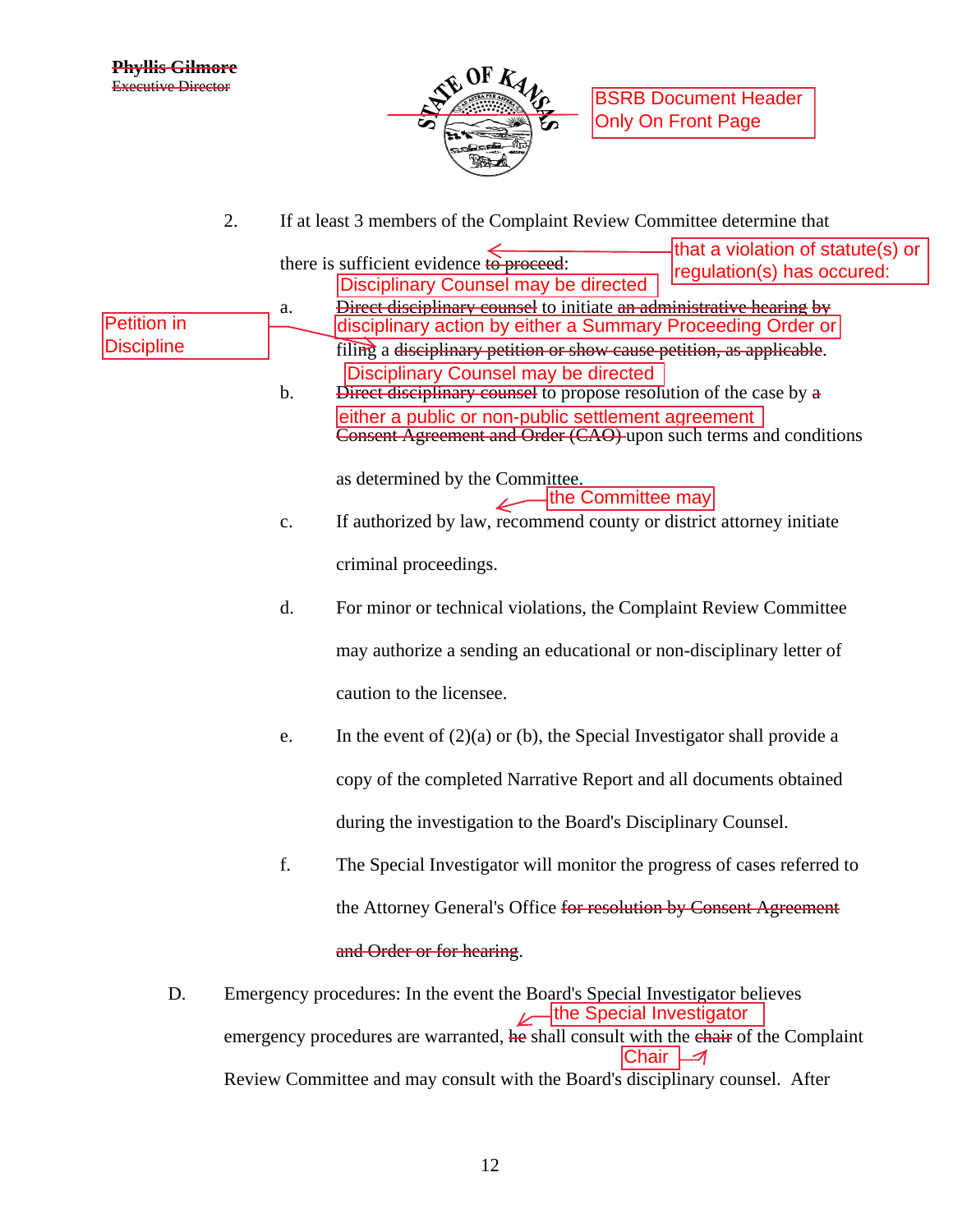

| <b>Settlement</b>       |                | such consultation and if warranted, the Chair of the Complaint Review Committee                                                                                                                                                                                                                                                                                                     |
|-------------------------|----------------|-------------------------------------------------------------------------------------------------------------------------------------------------------------------------------------------------------------------------------------------------------------------------------------------------------------------------------------------------------------------------------------|
|                         |                | may authorize emergency proceedings pursuant to K.S.A. 77-536.                                                                                                                                                                                                                                                                                                                      |
| VI.                     |                | <b>Consent Agreement Process</b><br>settlement agreement                                                                                                                                                                                                                                                                                                                            |
|                         | A.             | The Disciplinary Counsel prepares the formal Consent Agreement and Order and<br>licensee's attorney<br>llicensee<br>forwards it to the respondent, or the respondent's lawyer if represented, along with                                                                                                                                                                            |
| settlement<br>agreement |                | correspondence outlining the approval process and the date upon which the signed<br>settlement agreement<br>CAO should be returned. Any negotiations regarding the terms of the CAO will be                                                                                                                                                                                         |
|                         |                | done by the Disciplinary Counsel in consultation with the Complaint Review                                                                                                                                                                                                                                                                                                          |
| <b>Discussion Item</b>  | <b>B.</b>      | Committee or its designee.<br>settlement agreement<br>Upon receipt of the signed CAO, the Disciplinary Counsel will present the agreement<br>or the Chair's designee on the CRC<br>Chair of the<br>to the Complaint Review Committee for final approval at the Committee's next<br>signature<br>seheduled meeting.                                                                  |
|                         | C.             | Approval: A designee of the Complaint Review Committee will sign and return the<br>The signed settlement agreement will be provided to the Special Investigator<br>CAO to the Executive Director or other designated Board staff who will then mail a<br>who will then execute the settlement agreement<br>copy of the CAO, along with a letter of correspondence, to the licensee. |
|                         | D.             | CAO not approved: If Consent Agreement and Order negotiations are not successful<br>the matter will be returned to the CRC for further consideration.<br>in resolving the case, a petition will be filed and the case scheduled for hearing.                                                                                                                                        |
|                         | Ε.             | The Special Investigator will monitor the receipt of reports as required by the CAO<br>settlement agreement<br>and take steps to obtain those reports if not received as ordered.                                                                                                                                                                                                   |
|                         | F <sub>1</sub> | The Special Investigator will monitor terms and/or conditions and the receipt of                                                                                                                                                                                                                                                                                                    |
|                         |                | reports as required by the CAO or Final Order and take steps to obtain these reports if                                                                                                                                                                                                                                                                                             |
|                         |                | not received as ordered.                                                                                                                                                                                                                                                                                                                                                            |